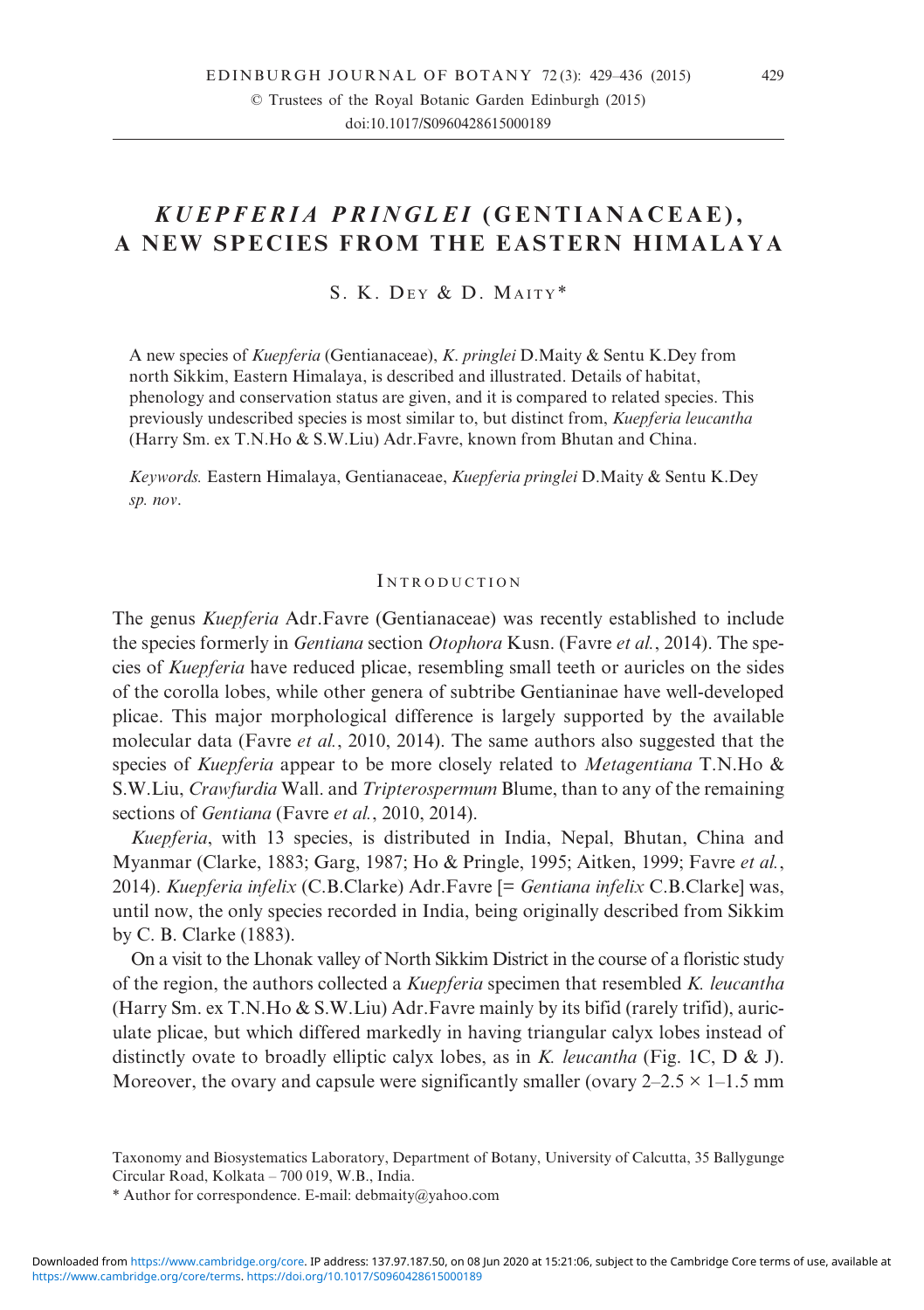vs.  $7-10 \times 1-1.5$  mm; capsule 3.5–4 mm long vs.  $11-12$  mm long). Detailed literature studies (Clarke, 1883; Garg, 1987; Ubolcholaket, 1987; Ho & Pringle, 1995; Aitken, 1999 ; Ho & Liu, 1993 , 2001 ; Hul, 2003 ; Favre *et al.* , 2014 ) and critical analysis of specimens revealed that the Lhonak valley specimen was a new species of *Kuepferia.* A detailed description, illustration and images of the new species are provided to facilitate its identification. A comparison of this new taxon with *Kuepferia leucantha* is also provided (Table 1).

### SPECIES DESCRIPTION

### **Kuepferia pringlei** D.Maity & Sentu K.Dey, **sp. nov.**

 Closely related to *Kuepferia leucantha* (Harry Sm. ex T.N.Ho & S.W.Liu) Adr. Favre but calyx lobes distinctly triangular with acute to acuminate apex; corolla, corolla lobes, corolla tube, plicae, filaments, anthers, ovary, and style smaller; capsules distinctly stalked; capsules and seeds much smaller; seed surface verrucose with longitudinal lines. – Type: Sikkim, above Kalapathar, near lake, 4400 m, 23 vii 2014, *Dey & Maity* 21355 (holo CUH; iso CAL). **Figs 1, 2.**

 Perennial herb, 2–4 cm tall; taproot slender, cylindrical, 3–5 cm long. *Stems* few to many, prostrate to ascending, slender, simple. *Leaves* : basal rosette leaves few, larger than stem leaves; leaf blades ovate-elliptic or oblong-lanceolate,  $4-7 \times 2-4$  mm, apex acuminate, margin thick-cartilaginous; stem leaves many,  $\pm$  crowded, withering towards stem base; petioles fused to tubular sheath to 2 mm long; leaf blade ellipticovate to oblong-oblanceolate,  $3.5-6 \times 1-2$  mm, apex acute and mucronate, margin entire, thickened, slightly cartilaginous, lower half often papillose, upper half entire and epapillose; upper leaves epapillose. *Flowers* terminal, solitary, 5–8.5 mm long; pedicels 1–7 mm long, glabrous. *Calyx* narrowly campanulate, 5–6 × 2.5 mm, glabrous; tube 3–4.5 mm; lobes slightly spreading, narrowly triangular,  $2-2.5 \times 0.5-0.75$  mm, subequal, apex acute to acuminate. *Corolla* bluish-white, tubular-campanulate, 6–8.2 mm; tube 6–7 mm long; lobes ovate to triangular,  $1.5-2 \times 1-1.5$  mm, apex acute; plicae auriculate, attached to one side of corolla lobe, ovate-triangular,  $1-1.7 \times$ 1 mm, 2-cleft; lobes unequal; larger one rarely with emarginate apex; acute to acuminate. *Stamens* inserted near middle of corolla tube, one rarely larger; filaments 2–3 mm, much dilated at base; anthers c.0.5 mm; ovarian stipe 1–2.5 mm long. *Ovary* narrowly ellipsoid,  $2-2.5 \times 1-1.5$  mm; style 0.5–1 mm; stigma lobes oblong, c.1 mm, recurved; capsules clavate, c.3.5–4  $\times$  2 mm, slightly compressed, on 2–3 mm long stipe, included; dorsal suture keeled at base; ventral suture narrowly winged. *Seeds* many, angular, oblong-ellipsoid, c.0.7–0.8  $\times$  0.3–0.4 mm, base truncate, slightly tapered to the top, surface with verrucose, longitudinal lines, brownish.

*Distribution* . Endemic in the type locality, Sikkim.

*Habitat*. On grassy slopes, moss-covered rocks, in moist places, in open alpine meadow, 4300–4500 m.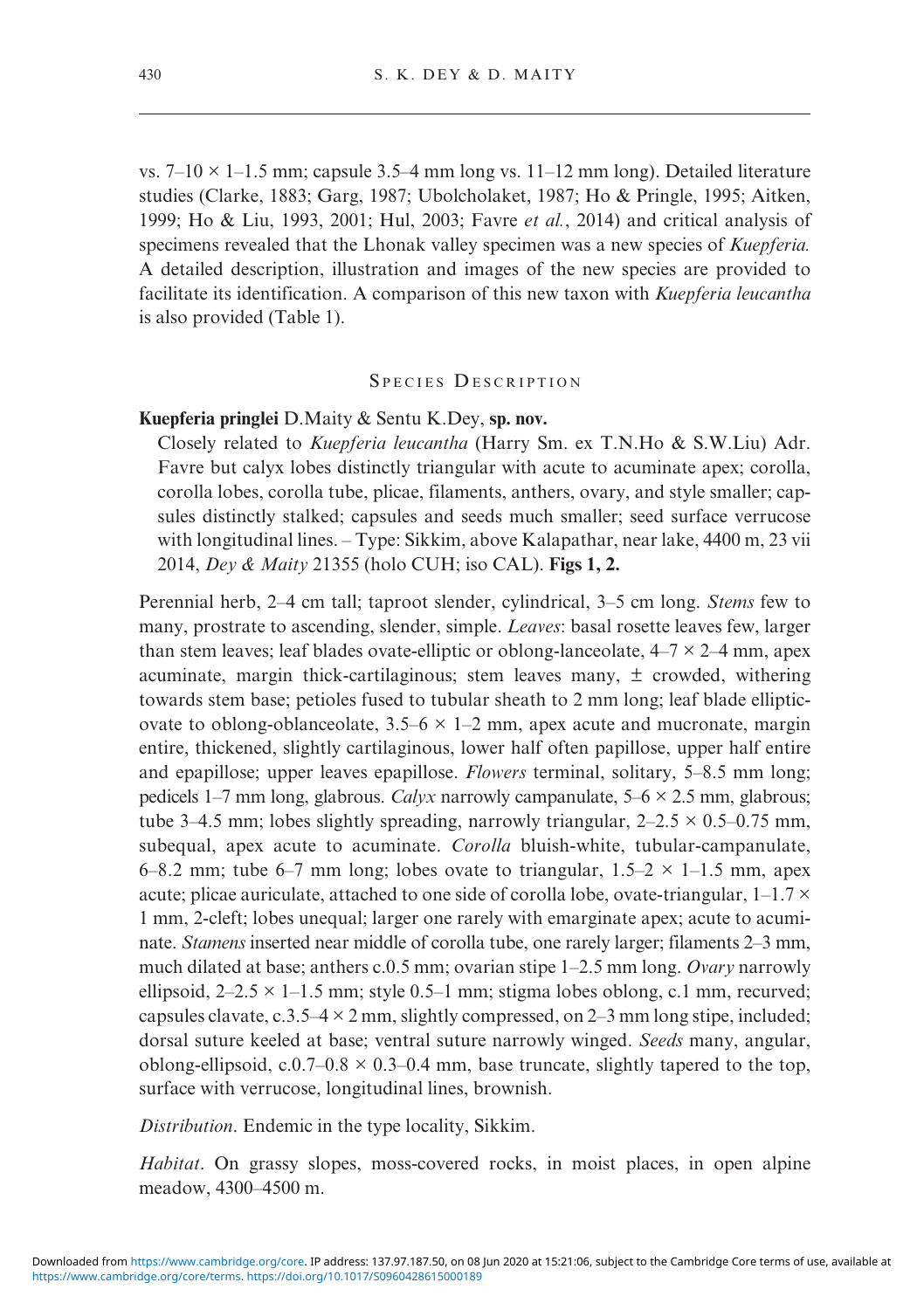| Þ                                                                                                                                                               |
|-----------------------------------------------------------------------------------------------------------------------------------------------------------------|
| $\ddot{\phantom{0}}$<br>ł<br>t<br>-<br>l                                                                                                                        |
| $\tilde{z}$<br>֖ׅׅ֧֧֧ׅ֚֚֚֚֚֚֚֚֚֚֚֚֚֚֚֚֬֡֡֡֡֡֡֡֡֡֬֓֡֬֓֡֬֝֓֬֓֡֬֓֬֩<br>ł<br>ł<br>$\overline{t}$<br>l<br>$\frac{1}{2}$<br>j<br>ĭ<br>1<br>The State of the<br>J<br>ï |
| .<br>גדולות<br>ì<br>j<br>۱<br>j<br>I<br>$\overline{ }$<br>ł<br>j<br>Ì                                                                                           |
| ,<br>j<br>ĭ<br>j<br>ī<br>$\frac{1}{2}$                                                                                                                          |
| ł<br>$\frac{1}{2}$<br>í<br>ł<br>Ì<br>Ï<br>ı<br>j<br>I                                                                                                           |
|                                                                                                                                                                 |
| ť<br>l<br>I                                                                                                                                                     |

 T ABLE 1. Comparison of selected morphological characters of *Kuepferia pringlei* D.Maity & Sentu K.Dey and *K. leucantha* (Harry Sm. ex T.N.Ho & S.W.Liu) Adr.Favre

| Character                                                                                        | K. pringlei D.Maity & Sentu K.Dey                                                                                               | K. leucantha (Harry Sm. ex T.N.Ho & S.W.Liu) Adr.Favre                                                                                       |
|--------------------------------------------------------------------------------------------------|---------------------------------------------------------------------------------------------------------------------------------|----------------------------------------------------------------------------------------------------------------------------------------------|
| Basal rosette leaves<br>$-$ Occurrence<br>$-$ Shape<br>$-Size$                                   | Always present<br>Ovate-elliptic or oblong-lanceolate<br>$4 - 7 \times 2 - 4$ mm                                                | Often absent<br>Triangular<br>$2 - 5 \times 1 - 3$ mm                                                                                        |
| Pedicel                                                                                          | $1-7$ mm long                                                                                                                   | Absent                                                                                                                                       |
| Calyx<br>$-$ Tube<br>$-Lobe, shape$<br>$-Lobe$ , size<br>$-Lobe$ , apex                          | $3-4.5$ mm long<br>Narrowly triangular, subequal<br>$2-2.5 \times 0.5-0.75$ mm<br>Acute to acuminate                            | $(4-)5-6$ mm long<br>Ovate, broadly elliptic or spathulate, unequal<br>$3-4 \times (1-)2-2.5$ mm<br>Acute, obtuse or acuminate and mucronate |
| Corolla<br>$-Colour$<br>$-Size$<br>$-$ Tube<br>$-Lobe, shape$<br>$-Lobe, size$<br>$-Lobe$ , apex | Bluish-white<br>$6-8.2$ mm long<br>$6-7$ mm long<br>Ovate to triangular<br>$1.5 - 2 \times 1 - 1.5$ mm<br>Acute                 | White or pale yellow-white<br>$13-15$ mm long<br>$9-10(-14)$ mm long<br>Ovate to elliptic-ovate<br>$(2-)4-5 \times 3-4$ mm<br>Obtuse         |
| Plicae<br>- Shape and nature<br>$-Size$                                                          | Ovate-triangular, 2-cleft, unequal; larger rarely with<br>emarginated and acute or acuminate apex; acuminate<br>$1-1.7$ mm long | Triangular, 2-cleft<br>$(1-2-2.5$ mm long                                                                                                    |
| Filaments                                                                                        | $2-3$ mm                                                                                                                        | $6 - 8$ mm                                                                                                                                   |
| Anthers                                                                                          | $c.0.5$ mm                                                                                                                      | $1.5 - 2$ mm                                                                                                                                 |
| Stipe (flowering)                                                                                | $1-2.5$ mm long                                                                                                                 | $0-2$ mm long                                                                                                                                |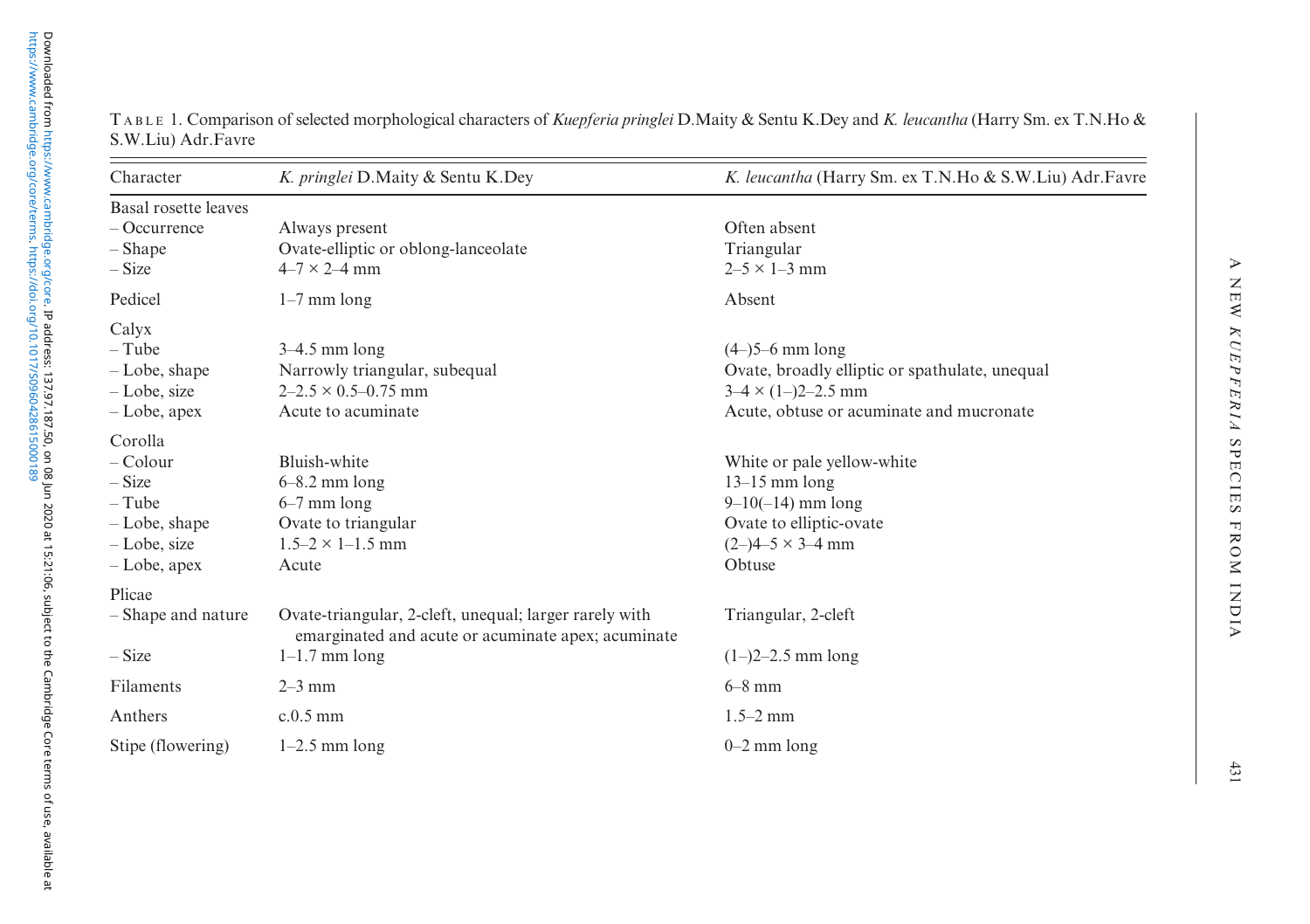## T ABLE 1. (*Cont'd* )

| TABLE 1. (Cont'd) |                                                            |                                                        |  |
|-------------------|------------------------------------------------------------|--------------------------------------------------------|--|
| Character         | K. pringlei D.Maity & Sentu K.Dey                          | K. leucantha (Harry Sm. ex T.N.Ho & S.W.Liu) Adr.Favre |  |
| Ovary             |                                                            |                                                        |  |
| - Shape           | Narrowly ellipsoid                                         | Ellipsoid                                              |  |
| – Size            | $2 - 2.5 \times 1 - 1.5$ mm                                | $7-10 \times 1-1.5$ mm                                 |  |
| Style             | $0.5-1$ mm long                                            | $1-2.5$ mm long                                        |  |
| Capsule           |                                                            |                                                        |  |
| - Stalked/sessile | Stalked                                                    | Sessile                                                |  |
| – Shape           | Clavate, slightly compressed                               | Ellipsoid                                              |  |
| – Size            | $3.5-4 \times 2$ mm                                        | $11-12 \times 1.5-2$ mm                                |  |
| Seed              |                                                            |                                                        |  |
| - Shape           | Angular, ellipsoid-oblongoid, slightly tapered towards top | Ellipsoid or oblongoid                                 |  |
| – Size            | $0.7 - 0.8 \times 0.3 - 0.4$ mm                            | $1 - 1.2 \times 0.4$ mm                                |  |
| - Seed coat       | Verrucose with longitudinal lines                          | Thinly reticulate                                      |  |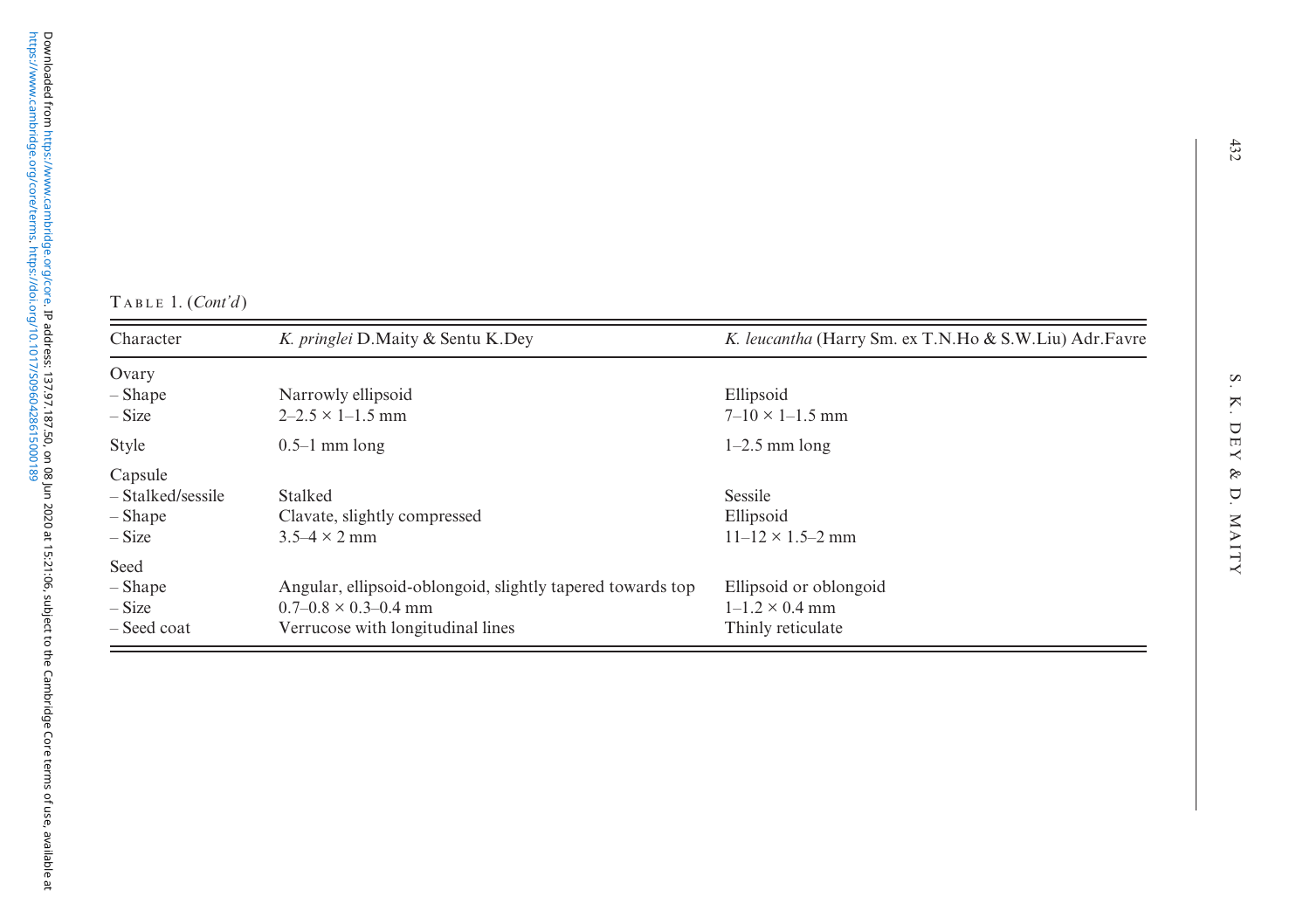

 FI G . 1. A–I. *Kuepferia pringlei* D.Maity & Sentu K.Dey: A, habitat; B, habit [ *Dey & Maity* 21386 – CUH]; C, flower (after anthesis); D, calyx split open (ventral face); E, opened corolla with stamens and gynoecium (ventral face); F, two-cleft plicae (marked with arrow); G, gynoecium; H, capsule; I, seed [ *Dey & Maity* 21355 – CUH]. J, *Kuepferia leucantha* (Harry Sm. ex T.N.Ho & S.W.Liu) Adr.Favre: floral parts (note ovate to broadly elliptic calyx lobes marked with arrow) [from *Ludlow, Sherriff & Taylor* 5934 (BM), accessed via Global Plants on JSTOR, http://plants.jstor.org/specimen/bm000947152 ].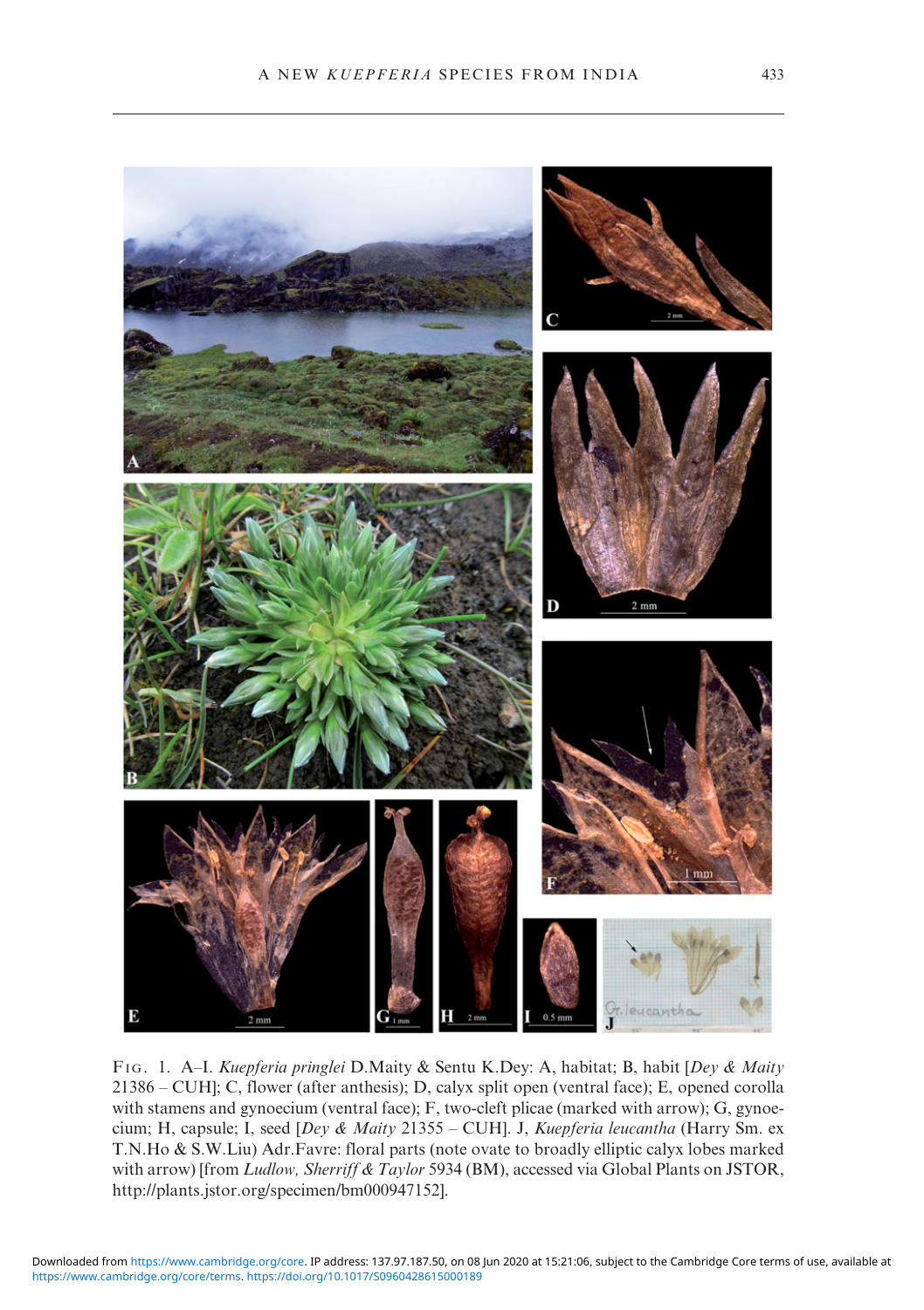

 FI G . 2. *Kuepferia pringlei* D.Maity & Sentu K.Dey: A, habit; B, opened calyx (ventral face); C, opened corolla showing stamens (ventral face); D, gynoecium; E, capsule; F, seed (from *Dey & Maity* 21355 – holotype).

*Phenology* . Flowering: June–August; fruiting: July–September.

*Proposed IUCN conservation status* . Critically Endangered (CR). The species is known from a single mountain range in a very restricted area of the Lhonak valley. The type specimen was collected from a population of some eight mature individuals which covered an area of less than 0.5 sq. km. After a detailed search of the area around the type locality, along the trekking path between Kalapathar and Muguthang, two more populations were discovered. In total 20–22 individuals were observed in these three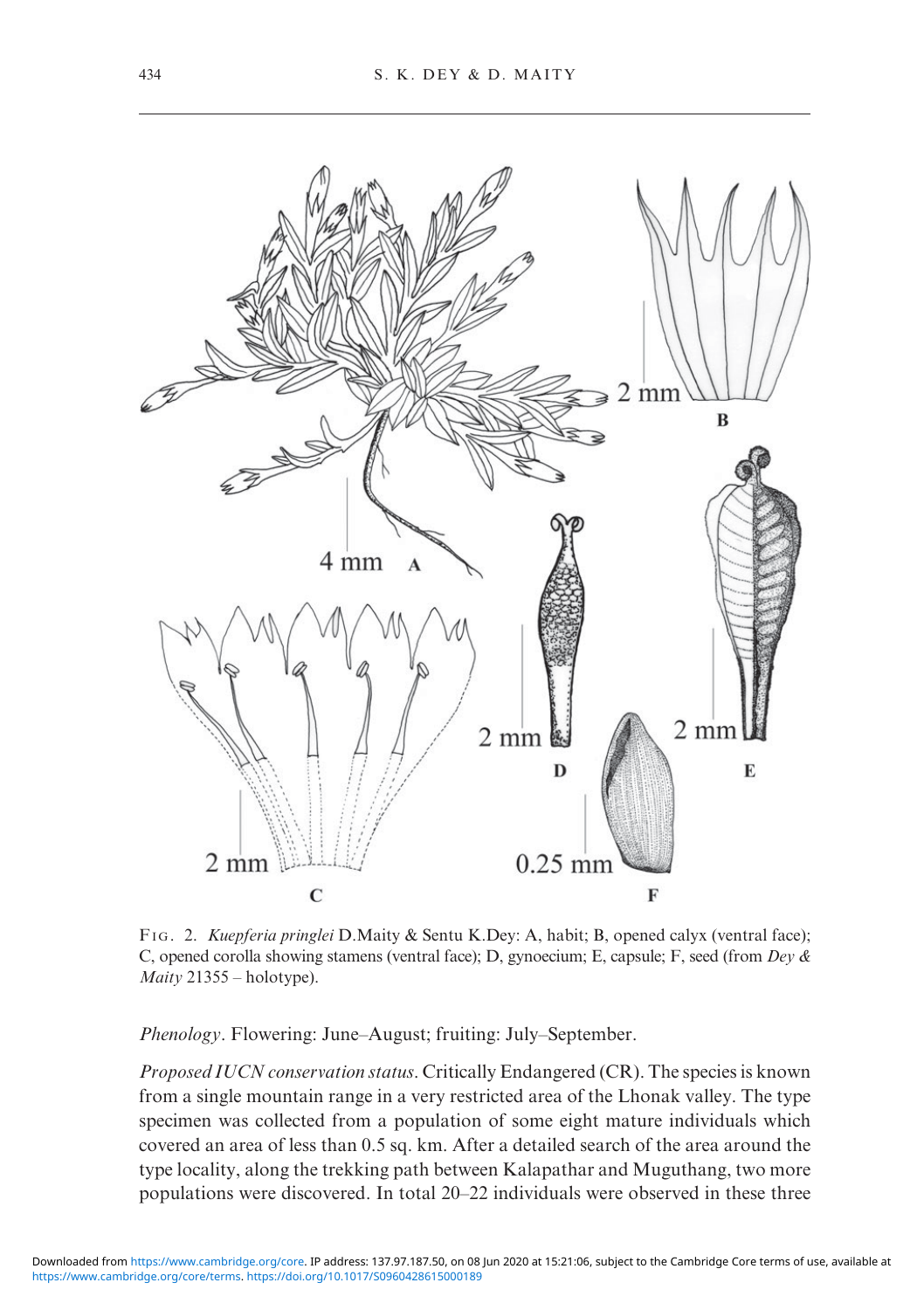populations. In view of the very low number of individuals known, the species should be considered Critically Endangered (CR D) (IUCN Standards and Petitions Subcommittee, 2014). The habitat of the species is along the boundary of the Kanchenjunga Biosphere Reserve, Sikkim. Some threats to the habitat are associated with the army camp at Muguthang. Yaks and army personnel carrying military goods and equipment use the footpath along which the plants are found. Conservation measures should be taken to save this new species.

*Etymology* . The specific epithet honours Dr James S. Pringle, Plant Taxonomist, Royal Botanical Garden, Hamilton, Ontario, the authority on New World *Gentiana* , from whom the second author received the most generous help regarding the new species.

*Additional specimens examined.* INDIA . Sikkim, between Kalapathar and Lhonak La (Shiv Mandir), 4500 m, 23 vii 2014, *Dey & Maity* 21386 (CUH); below Lhonak La, near lake, 4300 m, 26 vii 2014, *Dey & Maity* 21496 (CUH).

*Note. Kuepferia pringlei* brings the number of species recognised in the genus to 13, and the number of Indian species to two.

#### **ACKNOWLEDGEMENTS**

We thank the Science & Engineering Research Board, Govt. of India for financial assistance to our research programme, and the Department of Forests, Environment and Wildlife Management, Govt. of Sikkim, Home Department, Govt. of Sikkim, Superintendent of Police, Gangtok and 17th Mtn. Division, Indian Army for permitting and supporting our field visit. We also thank Mr S. Chakraborty and Mr Guru Lachenpa, who helped us in the field. D.M. is greatly indebted to Dr James S. Pringle (HAM) and Dr A. Favre (LZ) for their valuable suggestions, to Prof. K. N. Gandhi (GH) for his suggestion of the specific epithet, and to Dr Jian-Wen Zhang, Kunming Institute of Botany for his help.

#### **REFERENCES**

- AITKEN, E. (1999). Gentianaceae. In: LONG, D. G. (ed.) *Flora of Bhutan*, Vol. 2(2), pp. 632–656. Edinburgh: Royal Botanic Garden Edinburgh.
- CLARKE , C. B . ( 1883 ). Gentianaceae . In: HOOKER , J. D . (ed.) *The Flora of British India* , Vol. 4, pp.  $108 - 119$ . London: L. Reeve & Co.
- FAVRE, A., YUAN, Y. M., KUEPFER, P. & ALVAREZ, N. (2010). Phylogeny of subtribe Gentianinae (Gentianaceae): Biogeographic inferences despite limitations in temporal calibration points. *Taxon* 59: 1701-1711.
- FAVRE, A., MATUSZAK, S., SUN, H., LIU, E., YUAN, Y. M. & MUELLNER-RIEHL, A. N . ( 2014 ). Two new genera of Gentianinae (Gentianaceae): *Sinogentiana* and *Kuepferia* supported by molecular phylogenetic evidence. *Taxon* 63(2): 342–354.
- GARG, S. (1987). *Gentianaceae of the North West Himalaya (A Revision)*, pp. 80–122. New Delhi: Today & Tomorrow's Printers and Publishers.